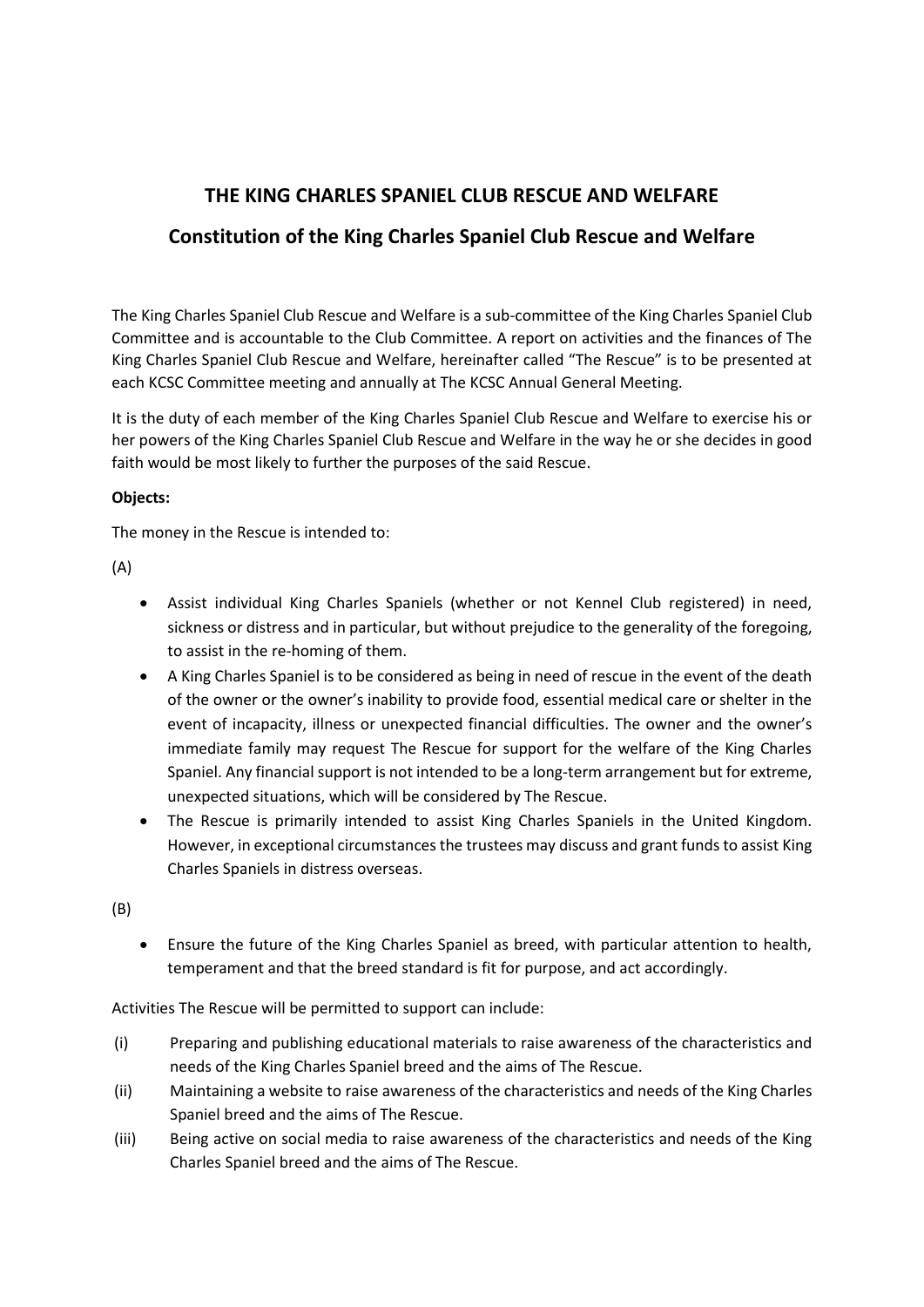- (iv) Producing any publicity or funding legal action deemed necessary to raise awareness and protect against external threats to the continuation of the breed.
- (v) Contributing to funding medical research into health issues or future health issues that threaten the well-being of the King Charles Spaniel as a breed.

## **Powers:**

In furtherance of the above said objects the Rescue, but not otherwise, may:

- (i) Employ and pay any person or persons not being members of The Rescue Committee to supervise, organise and carry out the work of The Rescue.
- (ii) Bring together in conference representatives of voluntary organisations, government departments, statutory authorities or individuals.
- (iii) Promote, carry out or assist in promoting and carrying out research, surveys and investigations and publish the useful results thereof.
- (iv) Collect and disseminate information on all matters affecting the said objects and exchange such information with other bodies having similar objects whether in this country or overseas.
- (v) Cause to be written, published or otherwise reproduced and circulated, gratuitously or otherwise such books, periodicals, pamphlets or other documents and media as will further the said objects.
- (vi) Purchase, take on loan or in exchange, hire or otherwise acquire any property and any rights and privileges necessary for the promotion of the said objects for the work of The Rescue.
- (vii) Make regulations for any property which may be so acquired.
- (viii) Subject to The King Charles Spaniel Club Committee and such consents as may be required by law, sell, dispose of or turn to account all or any of the property or assets of The Rescue.
- (ix) Invest the monies of The Rescue not immediately required for the said objects in or upon such investments, securities or property as may be thought fit, subject to nevertheless conditions (if any) as may for the time being, be imposed or required by law.
- (x) Do all other lawful things as are necessary for the attainment of the said objects.

#### **Administration of The Rescue:**

The Rescue is administered by a sub-committee consisting of a Chairperson, Secretary and Treasurer (hereinafter called "The Officers"), plus two club members nominated by club members and endorsed by the Club Committee.

- (i) The Officers are to be selected by The King Charles Spaniel Club Committee.
- (ii) The Officers need not be currently serving members of the King Charles Spaniel Club Committee but a minimum of two must be in order to report to the KCSC Committee**.**
- (iii) The Officers must be current members of The King Charles Spaniel Club with a minimum of 2 years current membership and must continue to be members while they are in post.
- (iv) The Officers will continue to hold their posts for a five-year period with the option of reinstatement unless they offer their resignations or there is a decision of the majority of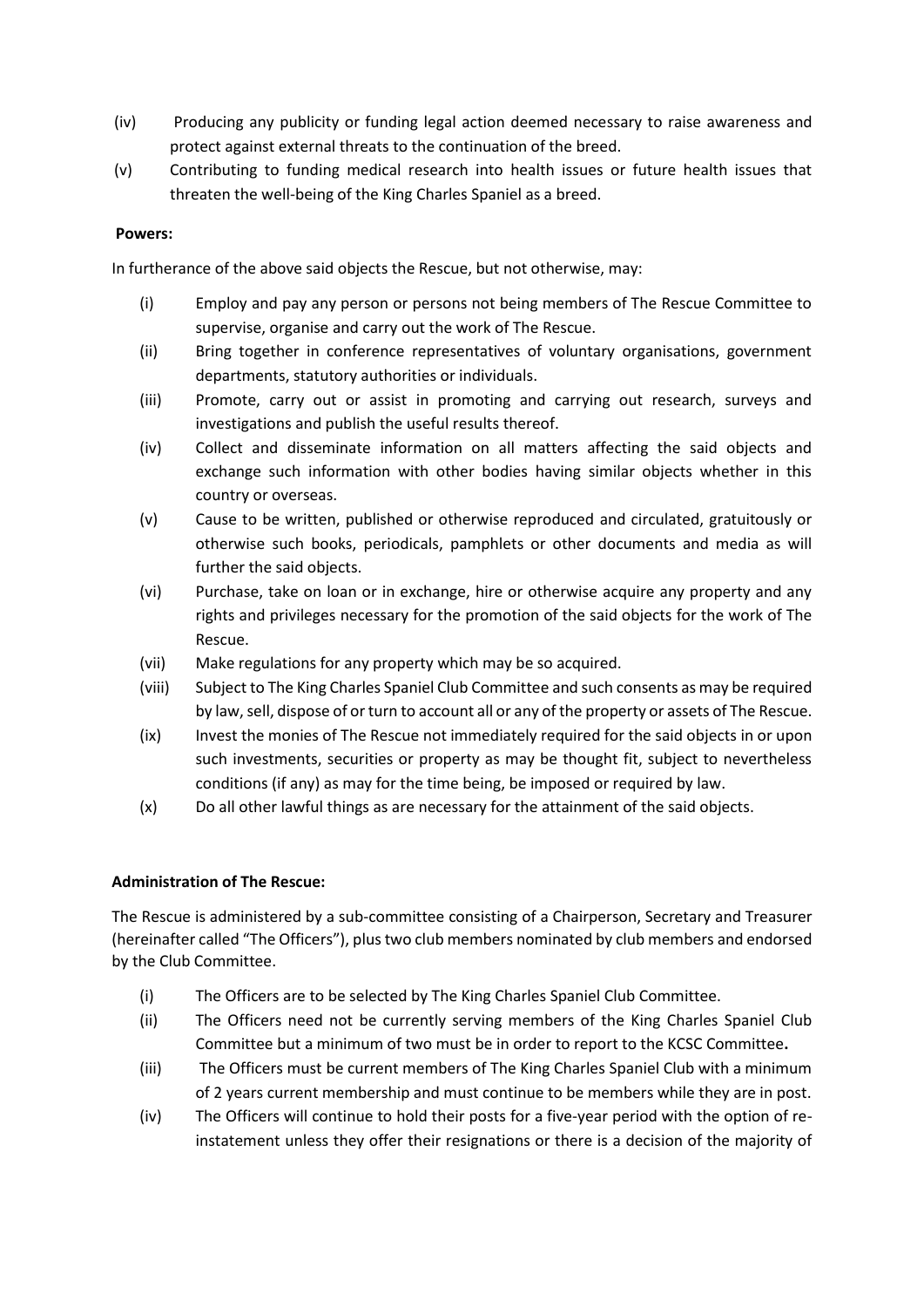The King Charles Spaniel Club Committee to remove them from post, should such action be deemed necessary for breaching the Club Code of Ethics.

The Rescue will also nominate Regional Coordinators from the King Charles Spaniel Club membership who can respond to incidents and liaise with The Officers.

# **Code of conduct:**

Rescue and Welfare issues are likely to be sensitive and confidential matters. When dealing with individuals with dogs in need of help, committee members and club members involved in assisting are expected to be courteous and non-judgemental at all times. Any mention of King Charles Spaniel Club disciplinary measures related to rescue and welfare will not be discussed with the individual until the RSPCA, the police or local authorities have given a decision, should these bodies be involved.

It is assumed that any Rescue Officer, King Charles Spaniel Club Committee member or Club member will assist in rescue and welfare should they be in a position to do so because of geographical location or knowledge and expertise.

# **Conflicts of interest and conflicts of loyalty:**

- 1) An Officer, Regional Co-ordinator and representatives must:
- (i) Declare the nature and extent of any interest, direct or indirect, which he or she has in a proposed transaction or arrangement with The Rescue or in any transaction or arrangement entered into by The Rescue which has not previously been disclosed.
- (ii) Absent himself or herself of any discussions of The Rescue in which it is possible that a conflict of interest between his or her duty to act solely in the interests of The Rescue and his or her personal interest (including but not limited to financial interests).
- 2) No Officer, Regional Co-ordinator or representative must take any King Charles Spaniel into their ownership that has been taken into rescue unless they are the breeder of that dog.
- 3) Any person absenting himself or herself from any discussions regarding a rescue must not be involved in decision-making on the matter.

# **Applications for financial assistance:**

Rescue or welfare of dogs and record-keeping:

- It is assumed that that any Rescue Officer, King Charles Spaniel Club Committee member or Club member will assist in rescue and welfare should they be in a position to do, whether by actual assistance or by notifying Rescue Officers.
- Requests for money from The Rescue are to be made in writing (letter or e-mail) to the Rescue Secretary, Chairperson or Treasurer. Receipts/invoices are required for kennelling, veterinary treatment, medication etc.
- Decisions regarding release of money will be made by a minimum of three individuals. These being Rescue Officers and members of the Rescue sub-committee. Expert advice will be sought when decision-making on the need for and cost of veterinary treatment etc.
- It is essential when dealing with requests for financial assistance that the Officers and owner(s) of the dog(s) are clear whether the case is permanent rescue or temporary foster.
- All monies for rescue and welfare will be kept in dedicated accounts and payments are to be authorised in a way that will enable simple accounts to be drawn up.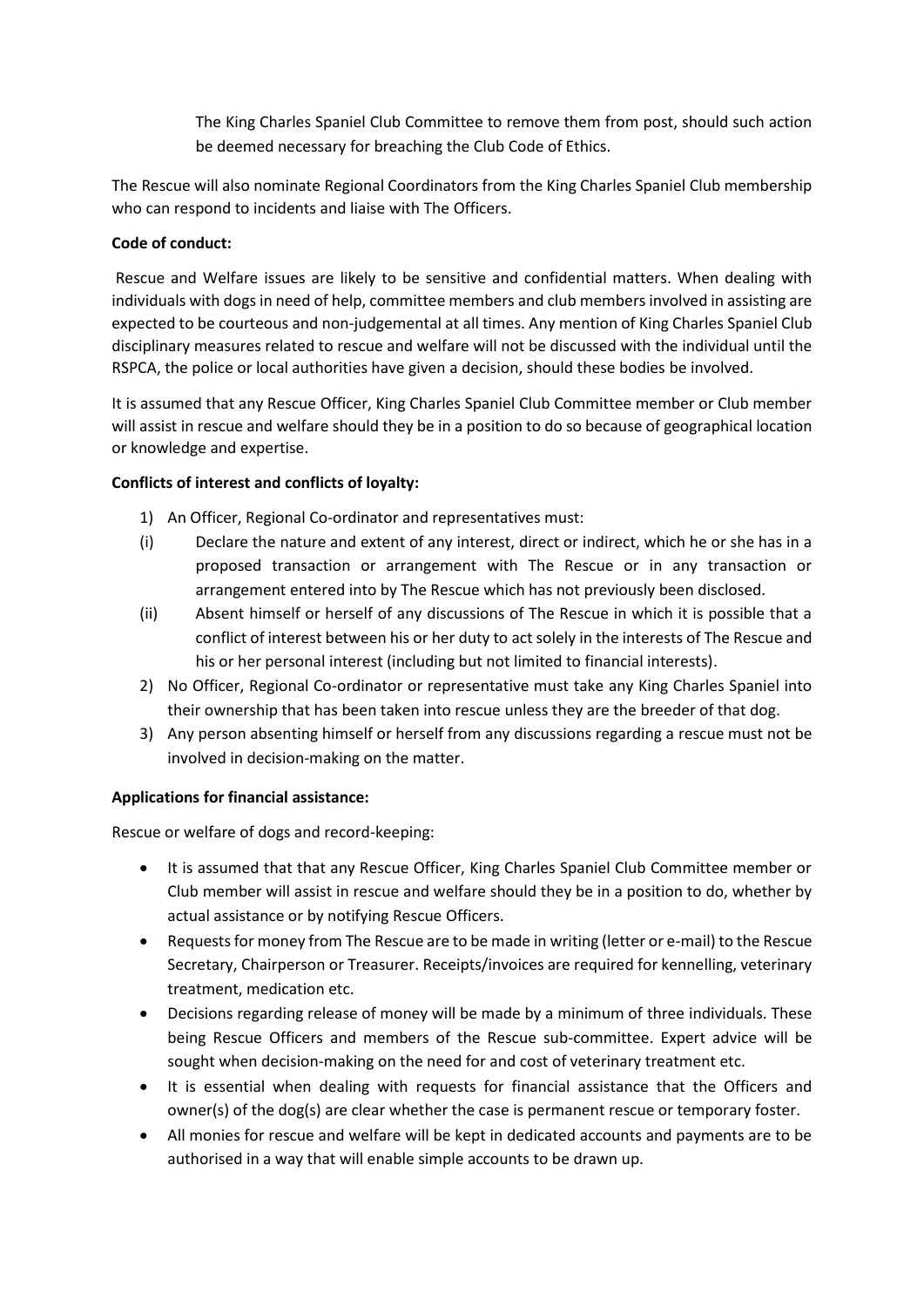## **Welfare of the breed:**

- Welfare activities to promote or ensure the future of the breed will be posted on relevant websites and social media to inform the Club membership.
- All monies for breed welfare will be kept in dedicated accounts and payments are to be authorised in a way that will enable simple accounts to be drawn up.

## **Rescue and welfare guidelines based on Kennel Club recommendations:**

The Rescue Officers and Regional Coordinators will endeavour to ensure that in the case of rescue:

- Dogs will be provided with adequate and appropriate care at all times.
- The Rescue will endeavour to seek, suitable long-term homes for dogs
- The Rescue will maintain contact with new keepers and assist as appropriate
- When necessary, new arrivals will be kept isolated until they have been assessed
- Vaccination records will be sought if possible or dogs vaccinated as appropriate.
- As much information as possible will be sought from the source of the dog as to its health, ownership, temperament and reason for re-homing. Where appropriate, dogs will be scanned for identity and steps taken to reunite dogs with owners or breeders. It is the decision of The Rescue if a dog should be returned to the breeder once in the care of rescue.
- Dogs will be assessed by a veterinarian at the earliest possible opportunity in order to determine whether the dog requires veterinary intervention, to advise if they are suitable for re-homing and decide on the best way forward for the dog.
- Neutering of dogs and bitches will be considered unless there are good reasons for not doing this. This can be made as a condition of adoption.
- In cases where dogs are considered unadoptable for reasons of health or temperament, careful consideration should be given to the best future options. If there are health issues which cannot be resolved and which impair the dog's quality of life to such an extent that it is suffering then humane euthanasia should be considered.
- All dogs must be microchipped from 6 April 2016. When a dog is re-homed to a keeper the dog must be registered in that person's name with the proviso that the dog must be microchipped if not already done so. The Rescue's contact details may be added as an alternative contact point should the dog become lost. There remains the legal requirement for a dog to wear a collar and tag when in a public place.
- All prospective owners are to be adequately assessed. The Rescue will be satisfied as far as possible that individuals are physically, socially and financially able to care for the dog. The Fund must ensure that all adopters are at least 18 years of age.
- Prospective owners living in rented accommodation must show written permission to keep a dog on the premises.
- Home visits may not be required in every case but if the dog has specific needs, a home visit may be deemed necessary.
- All potential adopters should be made aware of the responsibilities of dog ownership and breed specific issues.
- The Rescue will never knowingly provide dogs for adoption to any commercial dog wholesalers, retail pet dealers or directly or indirectly to be given as prize or donation in a competition of any kind.